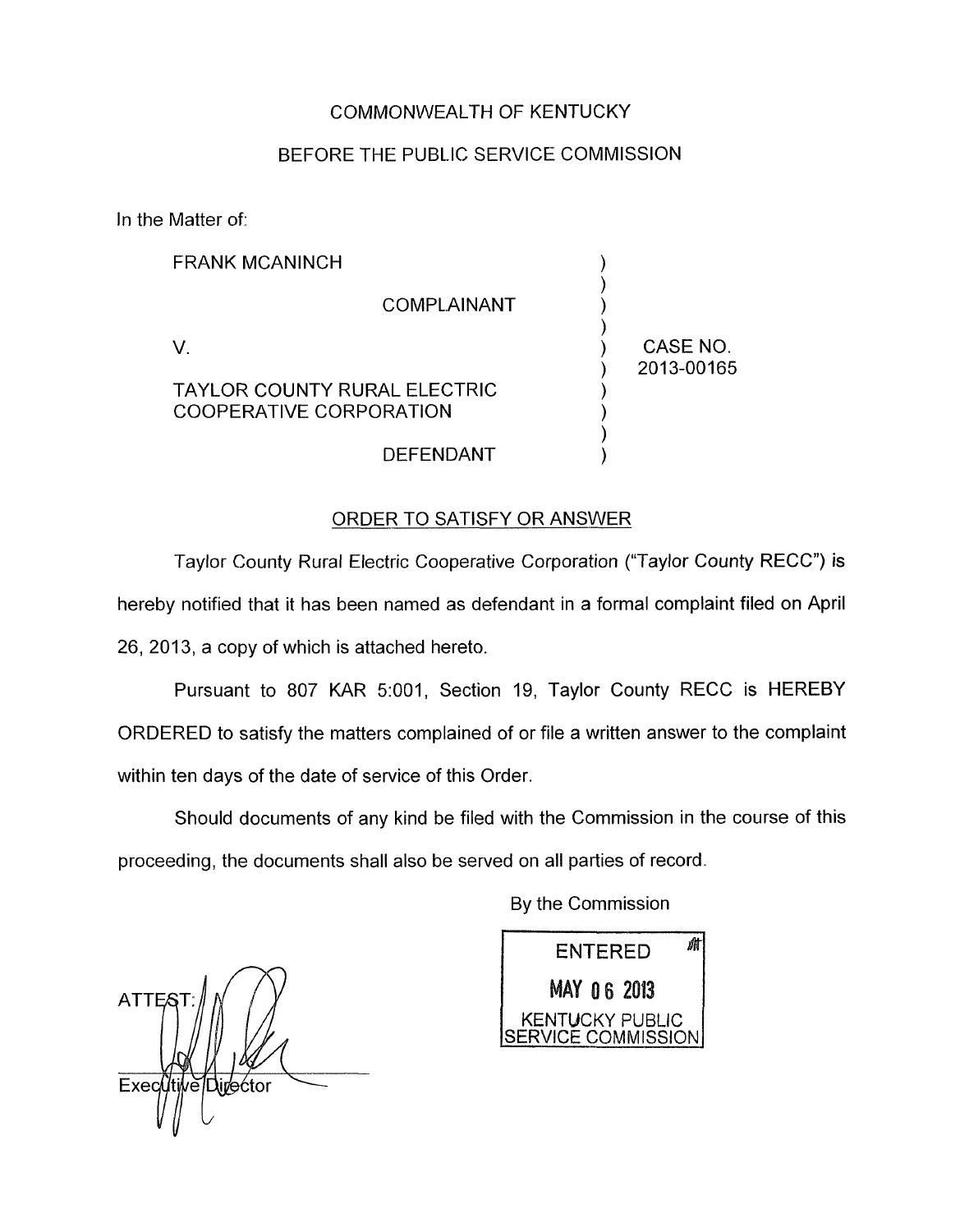## COMMONWEALTH OF KENTUCKY

RECEIVED

## BEFORE THE PUBLIC SERVICE COMMISSION

APR 26 2013 .n the matter of: PUBLIC SERVICE **COMMISSION** FRANK MEANINCH COMPLAINA<sup>7</sup> Cuse No. 2013-00165 VS. Taylor County RECC<br>(Name of Utility) **EFENDANT** COMPLAINT The complaint of  $\frac{\sqrt{P^2A_N/N}}{N}$   $\frac{M}{N}$   $\frac{M}{N}$   $\frac{M}{N}$   $\frac{M}{N}$   $\frac{M}{N}$   $\frac{M}{N}$ (a)  $F$ Rank  $M$ <sup>C</sup>A Ninch 1341 Iven Godbey Rd. Liberty, Kv. 42535 (b) Taylor County BECC P.O. BOY 100 Campbellsville, Kv. 42719 (c) That:  $\frac{\mathcal{SCL}}{\mathcal{A} + \mathcal{A} + \mathcal{A}}$  (Describe here, attaching additional sheets if necessary, the specific act, fully and clearly, or facts that are the reason

and basis for the complaint.)

**Catinued on Next Page**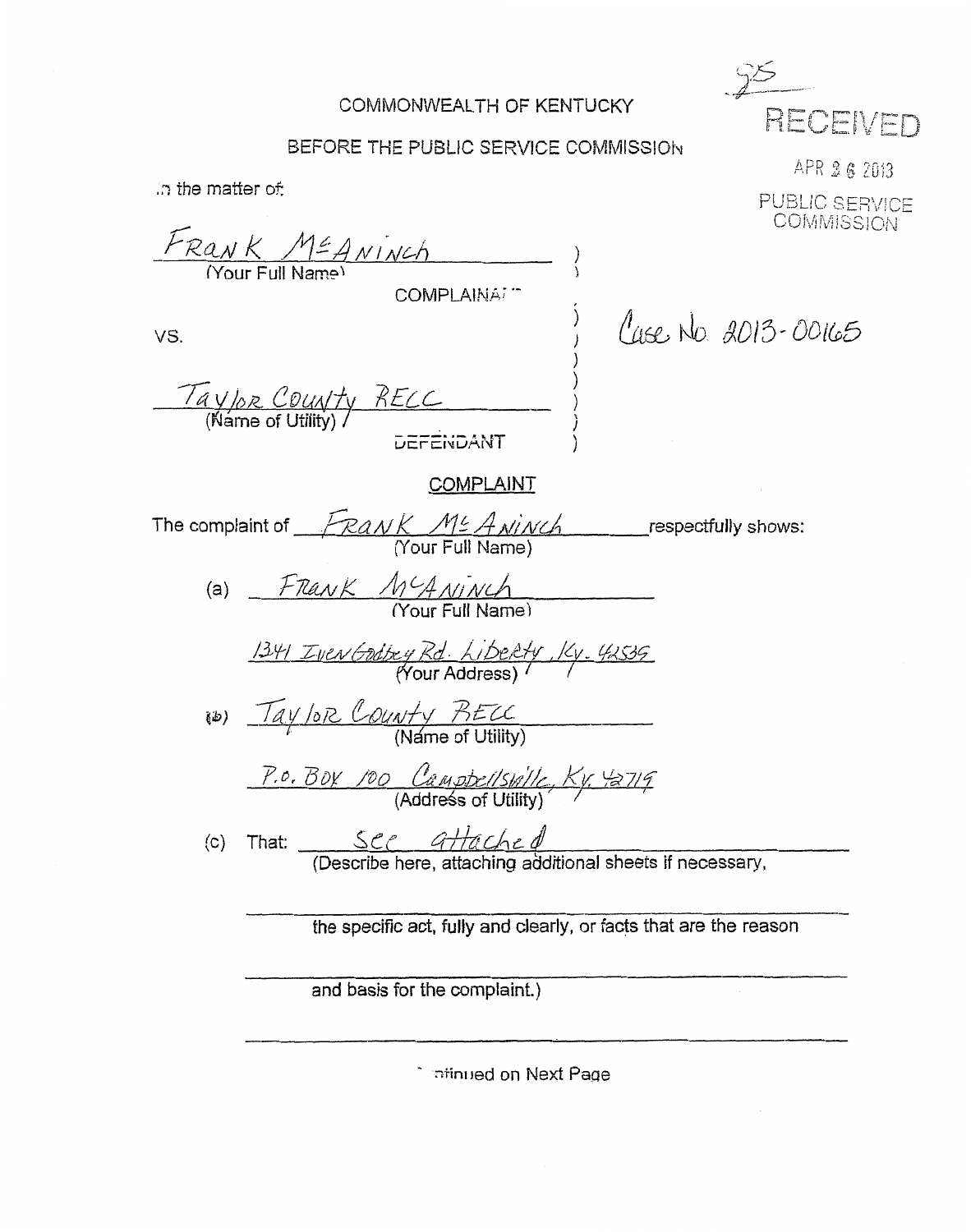Formal Complaint

FRANK MEANINCH VS. TAYLOR COUNTY RECC

Page 2 of 2

| Wherefore, complainant asks ______                                                                 |                                          |  |
|----------------------------------------------------------------------------------------------------|------------------------------------------|--|
|                                                                                                    | (Specifically state the relief desired.) |  |
|                                                                                                    | See attached                             |  |
|                                                                                                    |                                          |  |
|                                                                                                    |                                          |  |
|                                                                                                    |                                          |  |
|                                                                                                    |                                          |  |
|                                                                                                    |                                          |  |
|                                                                                                    |                                          |  |
|                                                                                                    |                                          |  |
|                                                                                                    |                                          |  |
| Dated at $\frac{\sqrt{j}b(t)\sqrt{l}}{(Y\text{our }C\text{itv})}$ , Kentucky, this $\sqrt{dK}$ day |                                          |  |
|                                                                                                    |                                          |  |
| of $\frac{(\lambda p r)}{n}$ (Month) 20 13.                                                        |                                          |  |
|                                                                                                    |                                          |  |
|                                                                                                    | Assemble Marmet                          |  |
|                                                                                                    |                                          |  |
|                                                                                                    |                                          |  |
|                                                                                                    | $9 - 12 - 13$                            |  |
| (Name and address of attorney, if any)                                                             | Date                                     |  |

\*Complaints by corporations or associations, or any other organization having the right to file a complaint, must be signed by its attorney and show his post office address. No oral or unsigned complaints will be entertained or acted upon by the commission.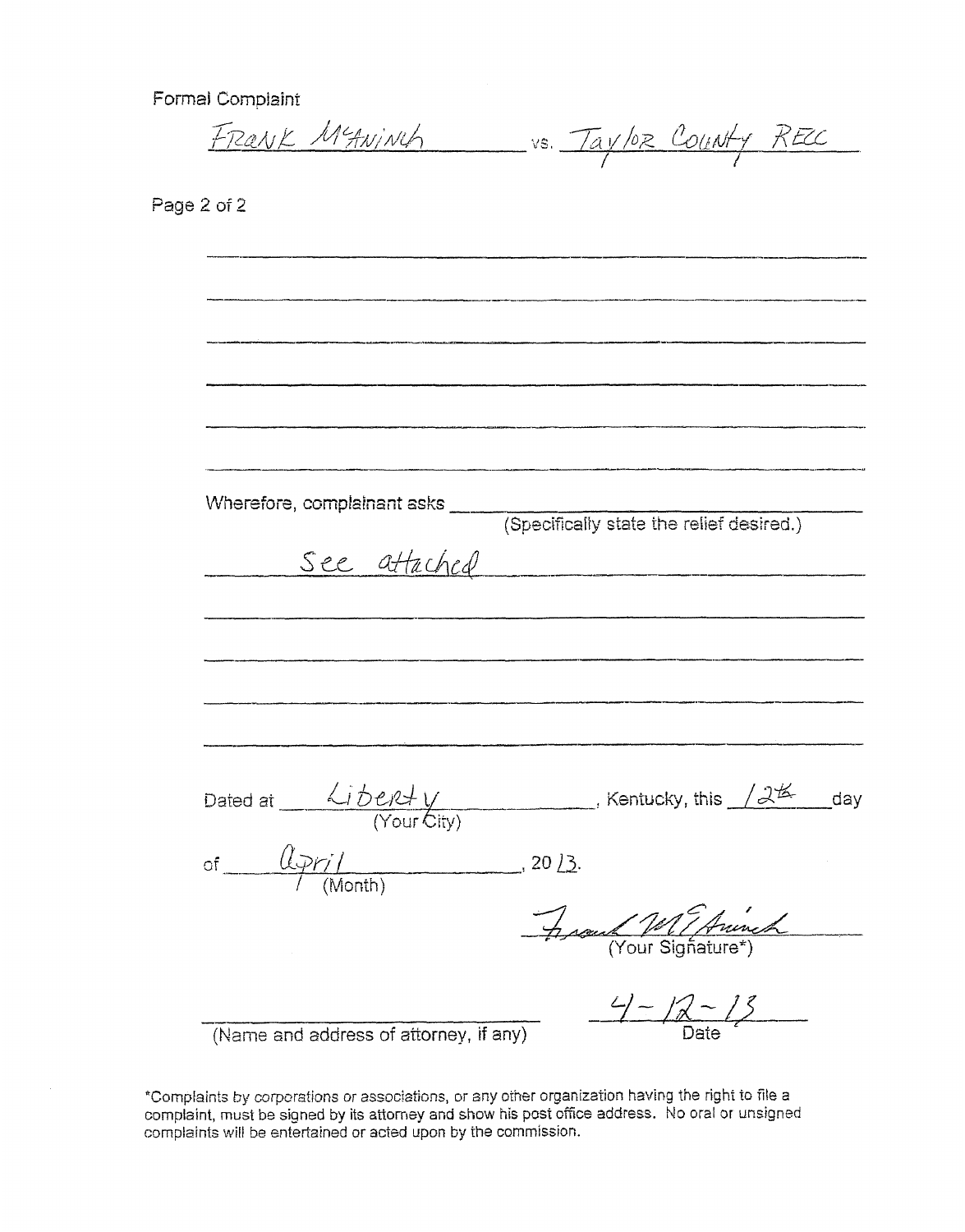#### COMPLAINT:

The Commonwealth of Kentucky asked and aided tobacco farmers to diversify their farming operations with the Passage of House Bill 611 which created the Governor's Department of Agricultural Policy and Agricultural Development Council. For a traditional beef cattle and tobacco farmer, the loss of tobacco income was quite a financial blow to our famity. One *of* the natural resources we have on our farm is standing timber and in 2003 with the help of Agriculture Development cost share funds **I** purchased a small, portable band mill. We harvest the mature and damaged trees on our farm and saw them into lumber. We have increased our beef cattle herd and also raise meat goats. The NRCS has helped us implement a rotational grazing system and the Forestry Service has helped with creating a stewardship plan. Nearly all the lumber we have sawed has been used for farm projects such as hay storage and fencing.

I believe that in the future we can make the sale of lumber a larger part of our farm operation and having electric will be more efficient and environmentally friendly than the use of gas or diesel. It would also be beneficial to have lights, an air compressor, and aid in drying lumber to increase value. Because this building has a concrete floor it will be used as a farm shop and I may want to use this location to make feed with a hammer mill. This is not a commercial sawmill and it will never be one. We do not buy logs or saw logs for other people. The building where I need the electric service was originally built to house and process tobacco. It is now a multi farm use building and operating my band mill is just a small part of my diversified farm operation. Lumber is an agricultural product as defined by the KRS 154.01-001. Our cattle will always be the largest part of our farm operation.

Last November, 2012, I contacted the Taylor County RECC (TCRECC) for an on farm general purpose electric service, described on page 46 of the TCRECC Tariff. I was told that a person from engineering would visit me to help with my needs and answer questions. A week later, a TCRECC employee named Doug came to see me and visit the location where **I** need an electric service. **I** never learned Doug's last name. Doug told me as soon as he got out of the truck that **<sup>I</sup>** would not like what he had to tell me. He said, "You have a saw mill and it will cost a whole lot for a service here." I asked him why and he told me because it was a questionable permanent service. I asked Doug to tell me what a service would cost and to explain what he was talking about. He did not know how much it would cost but he could get a measurement of the line and materials needed. Doug said, "It doesn't cost so much to put up the service, where they get you *is* by making you pay to take it down before they put it up." I said to Doug, "that doesn't make any sense." He said, "we had a couple of saw mills close after we gave them service and now the rule has changed and you pay double if you're a saw mill." Doug finished his visit **by** measuring the service line at 740 feet with two poles.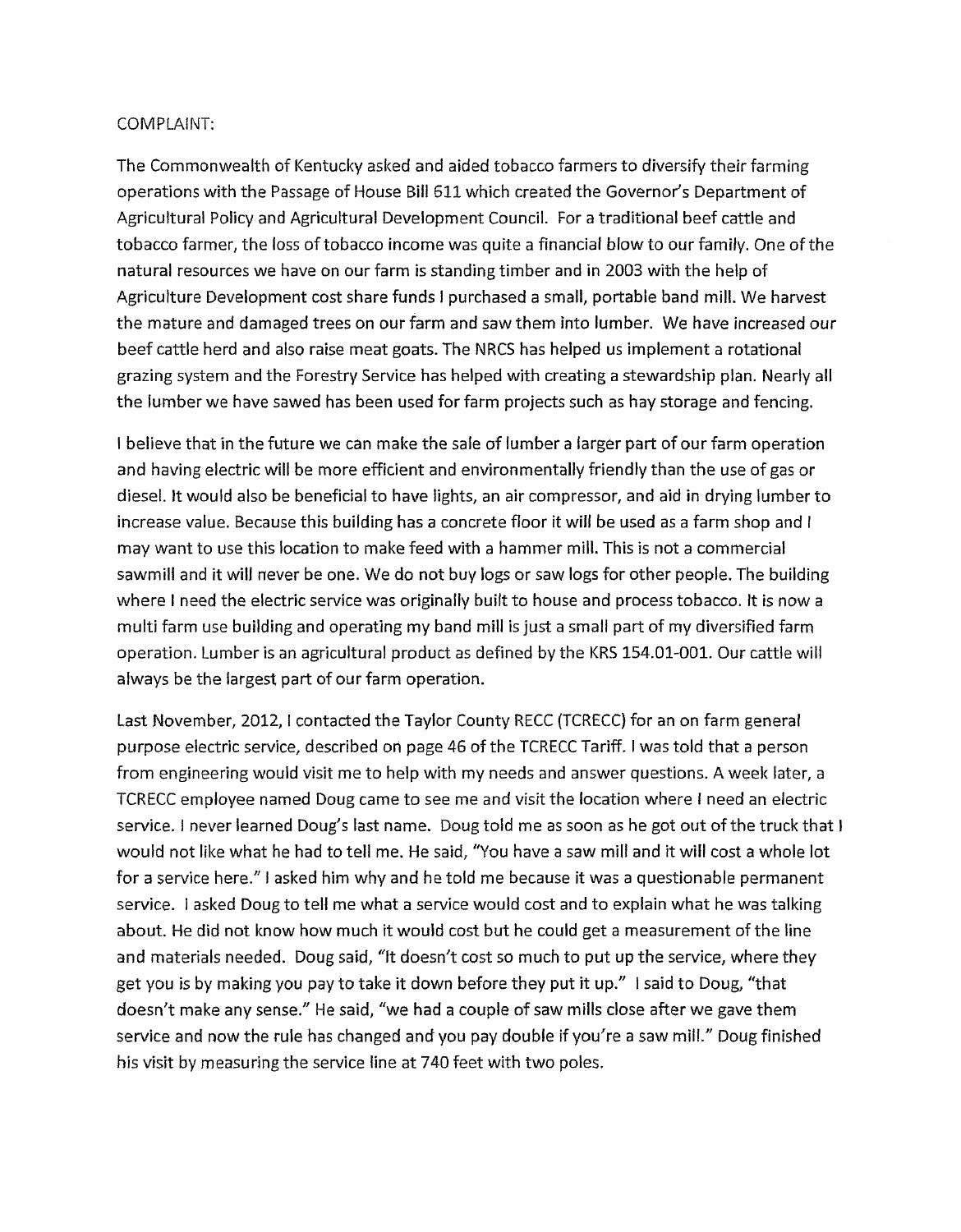I explained to Doug that I was a full time family farmer and the seventh generation on the same family farm. I currently have **3** services with the TCRECC and have been a member for twenty years. I was in no way a large commercial saw mill nor would **I** ever want to be and the small portable band mill I have didn't use electric. Doug said, "He could see that and he would talk to his boss Mike and try to help me but he doubted that it would make any difference to TCRECC." The TCRECC sent me a letter on November the 19<sup>th</sup> 2012 stating \$14,845.92 as cost of service. (The letter is attached)

I am in disbelief that anyone could be asked to pay for the removal of an electric service at the same time they were paying to install the service. **I** cannot believe anyone would question that <sup>t</sup> would go to the expense of buying the materials to install the service and think it was not permanent. Where do they think **1** am going? My family has been here for over two hundred years.

I did some research. I contacted the other two electric companies that serve Casey County to see what their rules said. First, I called **KU** and they said they had no such rule asking customers to pay for removal cost. **I** then contacted South KY RECC from Somerset and they had no such policy and sent their cost for a similar service to me. They would run the first 300 feet free and charge \$6.60 for each additional foot. (See attached) That's \$2904.00 with South **KY** versus \$14,845.92 with Taylor County.

The TCRECC tariff states; Page 20 Rules and Regulations, Distribution Line Extensions to mobile homes (continued)

5. Questionable Permanent Service

For distribution line extensions to questionable permanent services (including but not limited to oil wells, saw mills, and bill boards, etc.), the cooperative may charge an advance equal to the cost of construction and estimated cost to remove the lines if service *is* discontinued. Refunds of the advance shall be made at ten percent (10%) of the consumer's yearly power bills thereafter, until such advance is retired. No refund shall be made to the consumer of any portion of the advance remaining upon termination of the service. No payment shall be made to any consumer who did not make the advance originally.

Saw mills and mobile homes are not similar or related. A saw mill is not similar or related to a bill board. An oil well is not similar or related to saw mill. **I** do not think anyone would invest hundreds of thousands of dollars to build a commercial saw mill and not have the intention of it being permanent. It seems very little thought was used in creating this rule and apptying it to sawmills, or other business, as all businesses are subject to closure.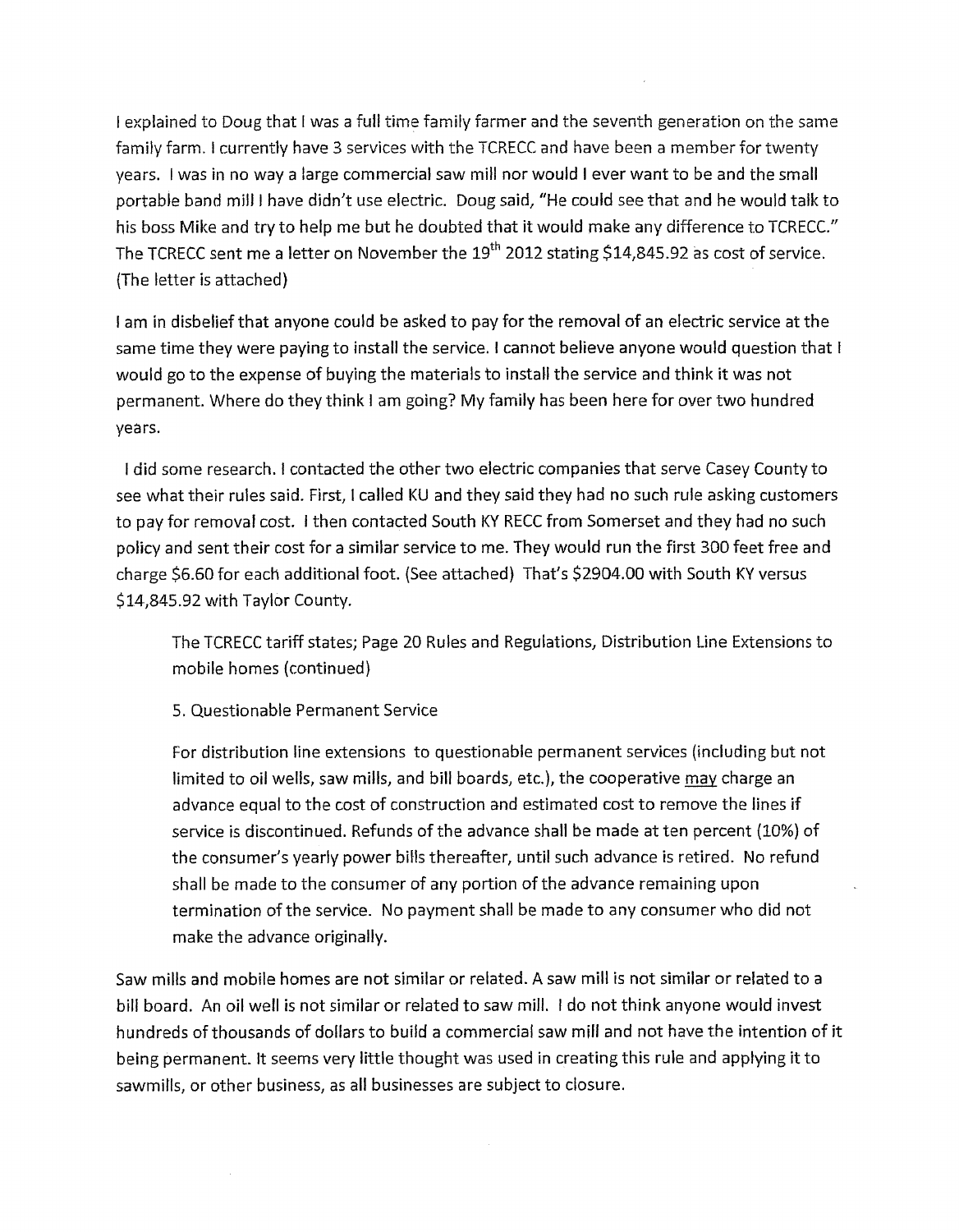The rules stated that the cooperative *may* charge, not shall charge. **ft** is the choice of the cooperative to decide which customers pay for the removal charge. Who made this decision to charge me double? Was this employee aware that my portable band mill does not use electric? Was the employee aware that a non- commercial, on farm band mill for the production of a value added product, lumber, is defined, by law, as a farm enterprise *as* stated in KRS154.01- OOl? Was the TCRECC Board of Directors involved in this decision? I doubt the board was involved because Taylor County RECC Manager Barry L. Myers recently stated in the April edition of Kentucky Living magazine, "1 want you to know that TCRECC remains committed to providing affordable, reliable power," and "The TCRECC was created because rural Kentuckians recognized that access to electric power dramatically improves lives. It still does. That's why Taylor County RECC remains committed to energy innovation. We want to work closely with *you* to meet the challenges ahead." **I** appreciate Mr. Myers service but doubt that he knows about my need for help and would be disappointed to hear about the service **I** received.

The Taylor County RECC chose to charge me a rate that is double what it should be under their tariff, and five times what South KY RECC would charge. The Taylor County RECC did not contact me and ask how we can help a full time farmer who has been a TCRECC member for twenty years and currently is paying for three services.

The TCRECC's choice is contrary to everything the Commonwealth of Kentucky and the llnited States are trying to achieve. Their choice is contrary to job creation, economic development, rural development, helping Kentucky's farm families diversify and stay on the family farm producing food and products for our Country. Their choice is self-serving and not in the interest of serving the cooperative members.

<sup>I</sup>am asking the Public Service Commission to find as the evidence confirms that I be given a General Purpose electric service at a fair price based on the attached information from ail three cooperatives and delete the removal service charge.

Sincerely,

Frank McAninch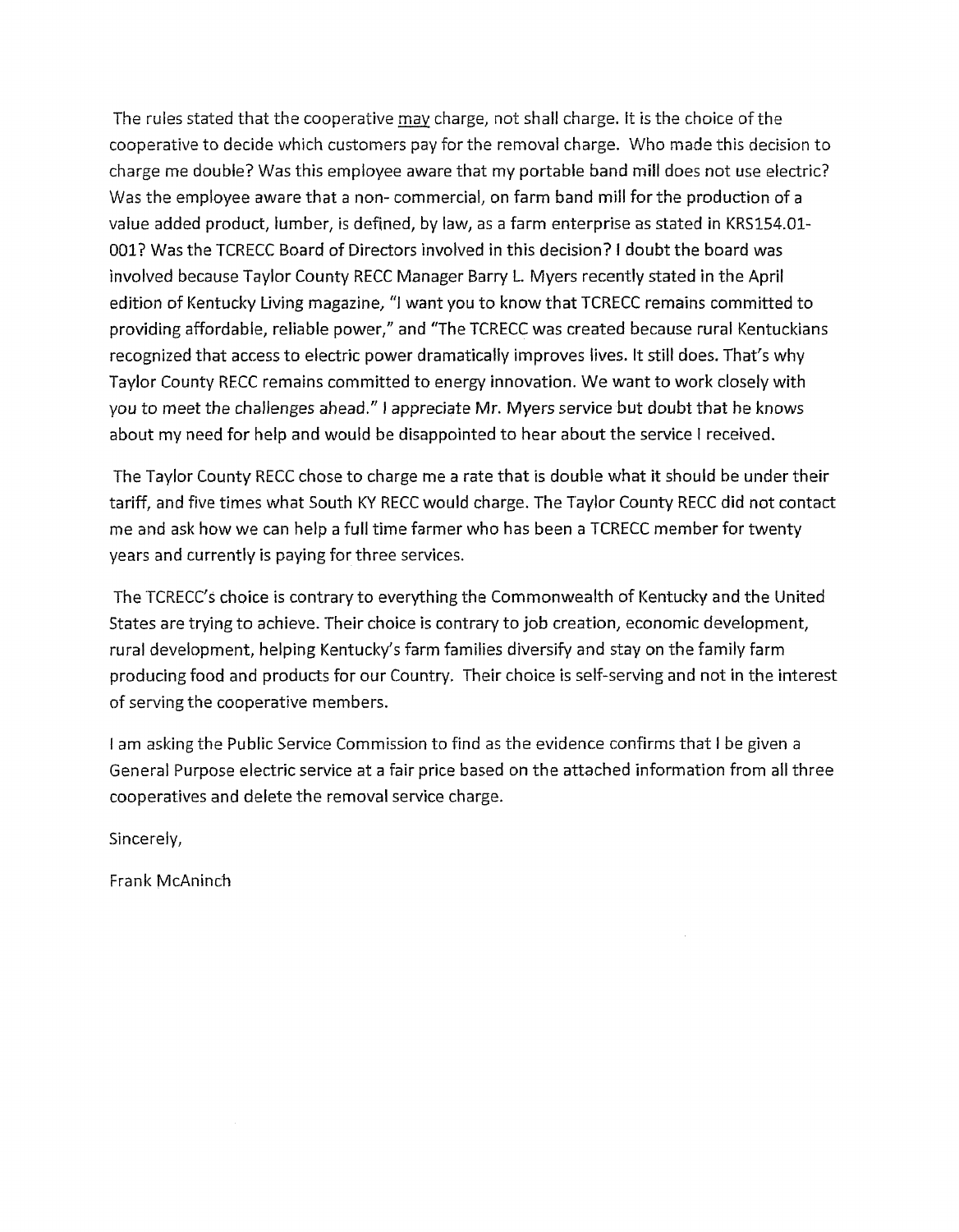$\overline{5}$ in 1 O. BOX 100 CAMPBELLSVILLE, KENTUCKY 42719

(270) 465-41 01 **e** Fax (270) 789-3625 (800) 931 -4551

November 19, 2012

**Mr.** Frank McAninch 1341 Iven Godbey Rd Liberty KY 42539

Ref: wo#11252O

The staking to provide 3-phase electric service to a sawmill has been drawn. Sawmilis are considered questionable/permanent on our system, and construction/retirement fees are collected up front and refunded at 10% of the annual power bill. The charges for the work order drawn up are as follow:

| Installation of 3phs primary | \$7,303.88  |
|------------------------------|-------------|
| Retirement of 3phs primary   | 4,304.68    |
| Material                     | 3.237.36    |
|                              | \$14,845.92 |

We did receive the load data information today.

Please contact our office with any questions.

Sincerely,

Ehrald

Erin Wise Engineering Dept.

/ew

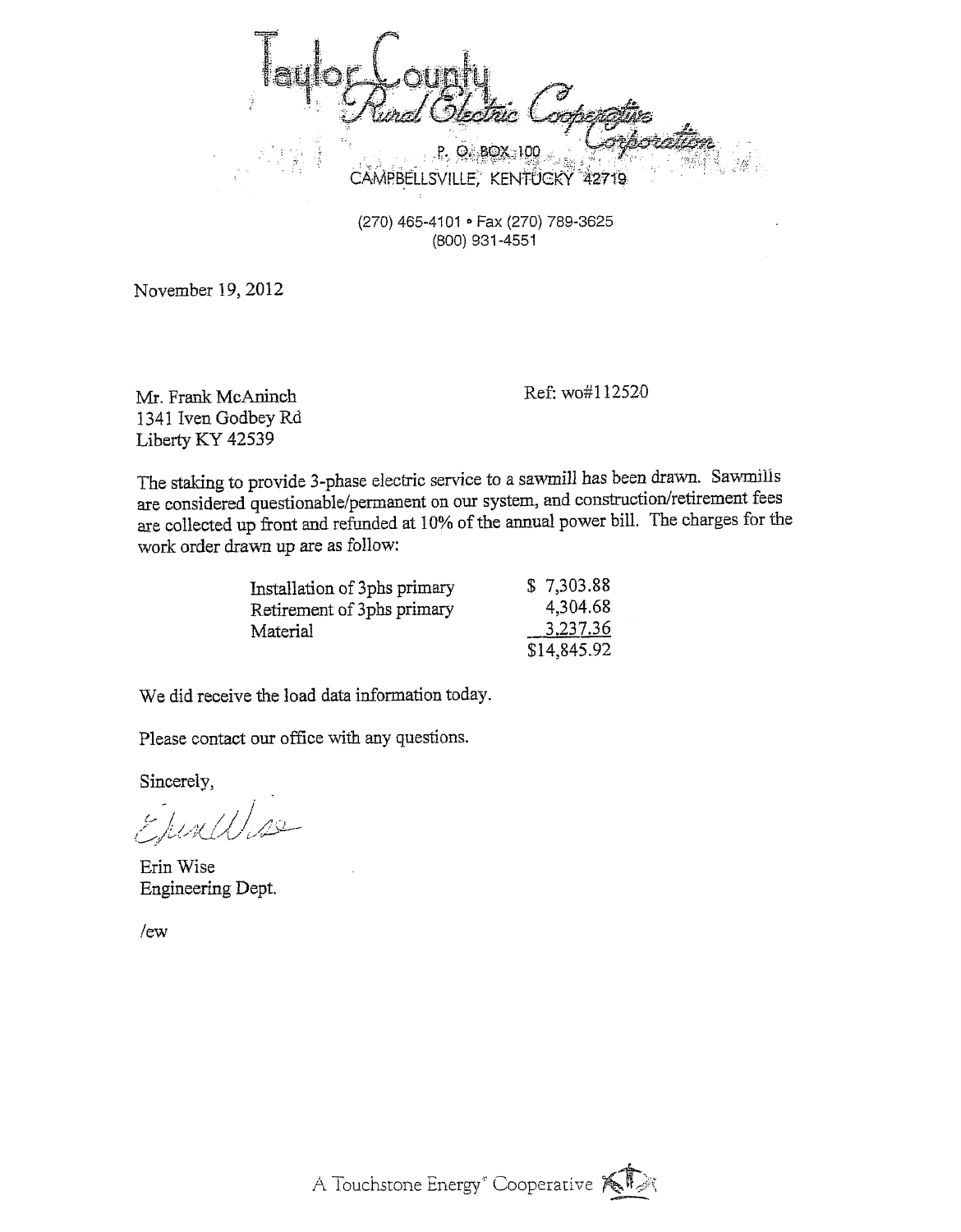renee mcaninch

| Searchet MailReply                               | peletFWAr3hbhasenserviéereep<br>Move to<br>Categories A Frank                                                                                                                                                                                                                                         |        |                             |
|--------------------------------------------------|-------------------------------------------------------------------------------------------------------------------------------------------------------------------------------------------------------------------------------------------------------------------------------------------------------|--------|-----------------------------|
| Folders                                          | Frank McAninch (richhillfarm@windstream.net)                                                                                                                                                                                                                                                          |        | McAni                       |
| INDOX 4                                          | To: renee mcaninch                                                                                                                                                                                                                                                                                    |        | View contact                |
| <b>Junk 269</b>                                  |                                                                                                                                                                                                                                                                                                       |        |                             |
| Drafts 2                                         |                                                                                                                                                                                                                                                                                                       |        |                             |
| Sent                                             |                                                                                                                                                                                                                                                                                                       |        |                             |
| Deleted 279                                      | From: Kevin Newton [mailto:knewton@skrecc.com]                                                                                                                                                                                                                                                        |        |                             |
| New folder                                       | Sent: Thursday, December 13, 2012 8:21 AM<br>To: richhillfarm@windstream.net                                                                                                                                                                                                                          |        |                             |
| Quick views                                      | Cc: Mitch Robertson<br>Subject: RE: 3 phase service                                                                                                                                                                                                                                                   |        |                             |
| Documents                                        |                                                                                                                                                                                                                                                                                                       |        |                             |
| Flagged                                          |                                                                                                                                                                                                                                                                                                       |        |                             |
| Photos                                           | Mr. McAninch,                                                                                                                                                                                                                                                                                         |        |                             |
| Shipping updates                                 |                                                                                                                                                                                                                                                                                                       |        |                             |
| New category                                     | We will allow 300 feet at no charge to your mill. The charge<br>for any footage over that would be \$6.60/foot. (Example: 800<br>feet less the free 300 feet= 500X \$6.60=\$3300.                                                                                                                     |        |                             |
|                                                  | The account would have a monthly consumer charge of<br>\$23.79 plus the cost for all energy used. If the account was<br>not being used, the minimum bill would be the consumer<br>charge plus a minimum of \$32 (based on the transformer<br>sizes required). This would total approximately \$55.79. |        |                             |
|                                                  | If you have any other questions, feel free to call or email.                                                                                                                                                                                                                                          | فيرينا | Content from                |
| © 2013 Microsoft<br>Terms<br>$\hat{\mathcal{C}}$ | Pri@c013 Diavadopfars Temmatish (Phitanof States) elopers                                                                                                                                                                                                                                             |        | Learn more<br>$\mathcal{L}$ |
|                                                  | nubsizioni la maniveleoni defautilitzi i auto 1855                                                                                                                                                                                                                                                    |        | 1,10,2013                   |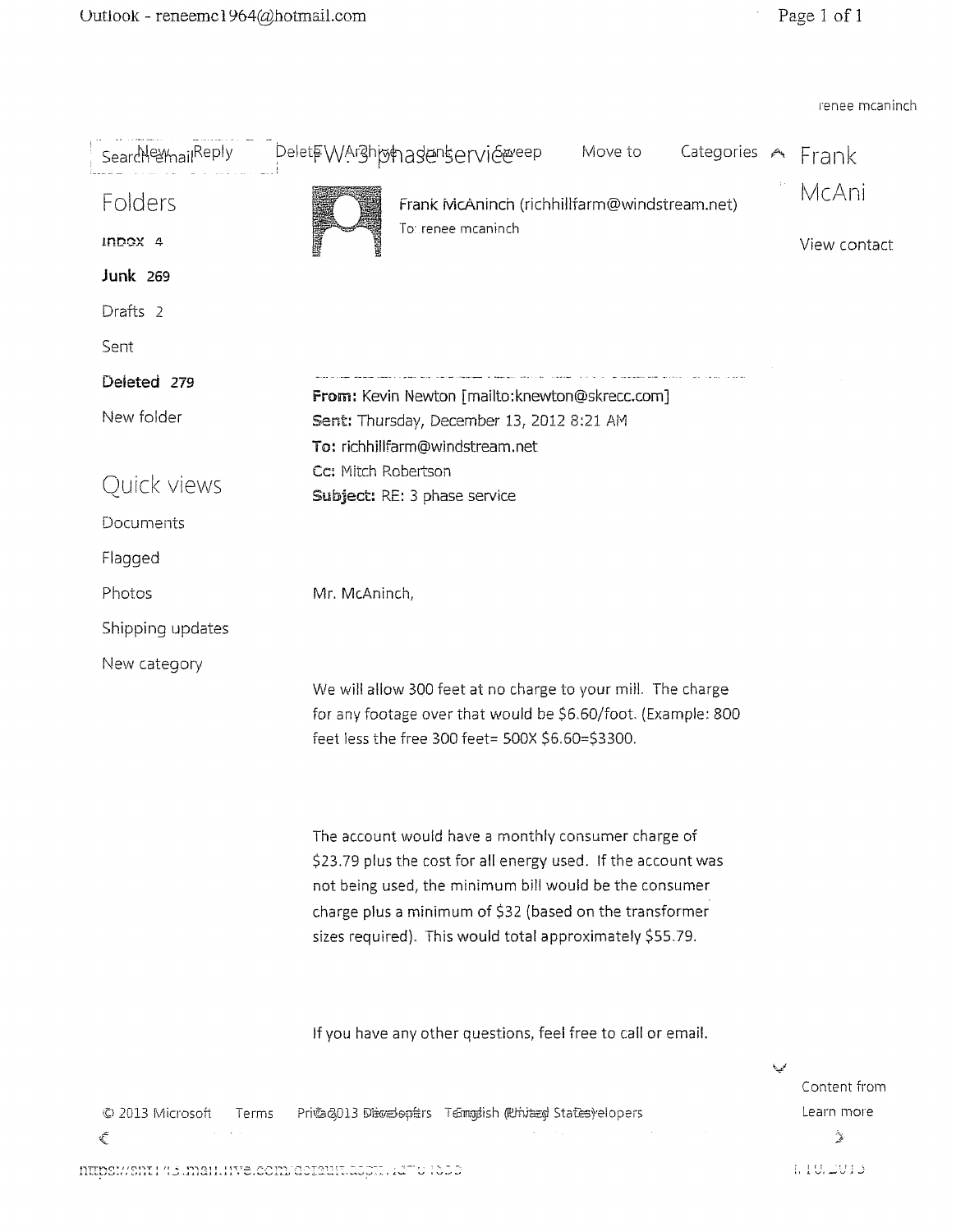

by Barry L. Myers, Manager

# Taylor County RECC is managing costs and committed to energy innovation

The electric-power marketplace is changing rapidly. At Taylor County RECC, we and utilities nationwide are struggling with what experts call the "perfect storm" of challenges.

I want you to know that Taylor County RECC remains committed to providing affordable, reliable power and keeping your monthly bill as low as possible, even as we face rising costs and expensive federal environmental regulations.

Although times are tough, the good news is that Taylor County RECC provides reliable service at low rates that most people around the nation would envy. Overall, Kentucky has the 5th lowest electric rates of the 50 states.

One of the biggest challenges ahead is meeting future demand for power. State officials preclict that Kentucky will need

the equivalent of 10 new power plants by 2025-but construction costs have soared in recent years.

well into the fiiture and meet new EPA regulations, our power supplier has added two state-of-the-art, clean-coal electric generating units *in* recent years. To provide you with affordable power

We also offer an innovative, voluntary program called SimpleSaver to make your electric bills more affordable. When you enroll in Simplesaver, we install a remote switch on your electric water heater(s) and/ or your central air-conditioning unit(s).

When electric demand reaches its peak, we manage the units in the SimpleSaver program for short periods. In return for participating, you receive a \$10 credit annually on your February bill for each qualified water heater that you

enroll. You also receive a \$5 credit on your monthly bills during June, July, August, and September for each central air-conditioning unit in the program. That's \$20 annually you can save for each AC unit.

2048年前3049年前第一次,1999年1月,1999年,1999年,1999年,1999年,1999年,1999年,1999年,1999年,1999年,1999年,1999年,1999年,1999 年,1999年,1

To sign up for SimpleSaver just call (800) 305-5493. or go to www.simplesaver.coop.

We offer you programs to increase your horne's energy efficiency, including Button-L'p. And Taylor County RECC has given away hundreds of free compact fluorescent bulbs.

Taylor County RECC was created because rural Kentuckians recognized that access to electric power dramatically improves lives. It still does. That's why Taylor County RECC remains committed to energy innovation. We want to work closely with you to meet the challenges ahead.

1-300-305-5493, o. www.wastiniplesetver.com